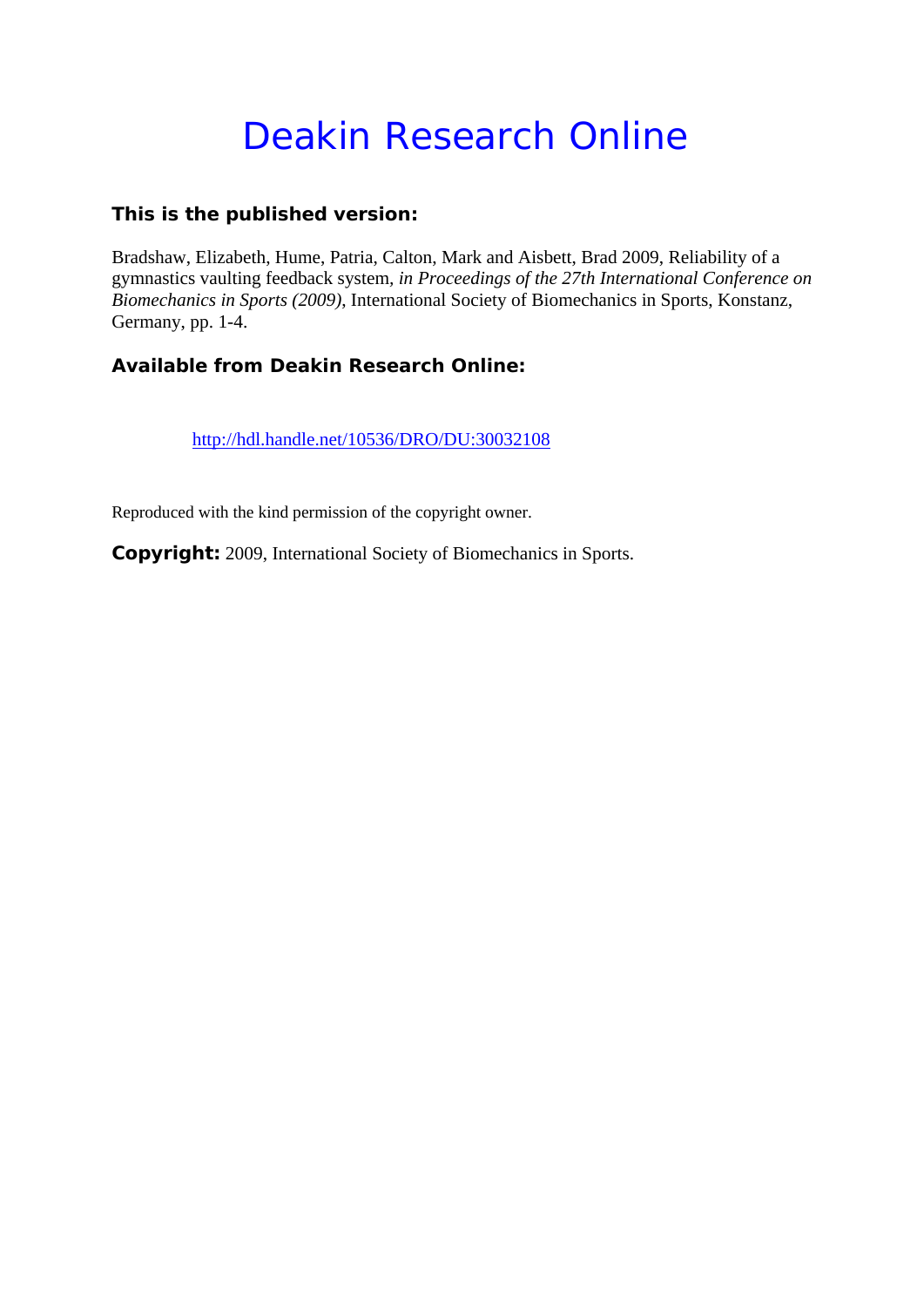## **RELIABILITY OF A GYMNASTICS VAULTING FEEDBACK SYSTEM**

**Elizabeth Bradshaw1,2, Patria Hume2 , Mark Calton3 and Brad Aisbett<sup>4</sup>**

### **1 Centre of Physical Activity Across the Lifespan, School of Exercise Science, Australian Catholic University, Melbourne, Australia 2 Institute of Sport and Recreation Research New Zealand, School of Sport and Recreation, Auckland University of Technology, Auckland, New Zealand 3 Queensland Academy of Sport Gymnastics Centre, Sleeman Centre, Brisbane 4 School of Exercise and Nutrition Sciences, Deakin University, Melbourne, Australia.**

The current study assessed the intra- and inter-day reliability of a custom-built gymnastics vaulting feedback system. The system is a coach-friendly customized infra-red timing gate and contact timing mat system operated by the coach to augment the feedback provided to gymnasts on their vaulting performance during regular training practice. Thirteen Australian high performance gymnasts (eight males and five females) aged 11-23 years were assessed during two training sessions (Day 1 and Day 2) at their regular training centre. The approach velocity and board contact time measures were found to be reliable measures during vault training, with measures of pre-flight and table contact time less consistent. Future research should examine the validity of these measures as a tool for monitoring vault training.

**KEY WORDS:** gymnastics, vault, velocity, biomechanics, performance.

**INTRODUCTION:** The men's and women's vault are a feature of any artistic gymnastics competition. Competitors sprint towards a take-off board, where they launch themselves onto a vaulting table and then into the air completing various acrobatic manoeuvres before landing on their feet. Successful performance requires the optimization of each aspect of the action; the run up (or approach), pre-take-off hurdle, take-off, pre-flight, table contact, postflight, and landing. Recent research has attempted to quantify the relationship between each or multiple aspect(s) of the vault and overall performance (i.e., judges' score). For instance, Krug, Knoll and Zocher (1998) reported a moderate correlation ( $r = 0.68$ ,  $P < 0.01$ ) between average approach velocity and judges' score at the 1997 World Gymnastics Championships. Similarly, Bradshaw and Sparrow (2001) indicated that vaulting score ( $r = 0.59$ , P<0.05) was significantly correlated with a short board contact time, which in turn, was significantly correlated with post-flight time ( $r = -0.41$ ,  $P < 0.05$ ). A brief contact time on the take-off board and / or vaulting table is likely to translate the gymnasts approach velocity into a longer post flight time (Bradshaw, 2004) or distance, allowing the gymnast more time to complete more complex acrobatic manoeuvres in the air. This increases the degree of difficulty and the potential for high scores. The significant relationships between vaulting score and specific aspects of the gymnast's vault should compel coaches to monitor these variables as a part of training or routine testing.

Evaluating changes in performance predictive variables could highlight the gymnast's training progress between competitions. Instantaneous measurements of variables such as approach and take-off velocity, board and table contact time have not however been part of routine gymnastics aptitude testing. The reliance on descriptive or qualitative measures of vault ability has arisen, at least in part, from the absence of a valid, reliable system for measuring velocity and power in a training environment. The variability associated with predictors of vaulting aptitude using a novel timing system during training is unclear. Highly sensitive sports science measurements are characterized by little variation in consecutive measures of performance (Hopkins, 2000). The advantage of small test-retest variability between testing sessions is that any change in the athlete's performance can be confidently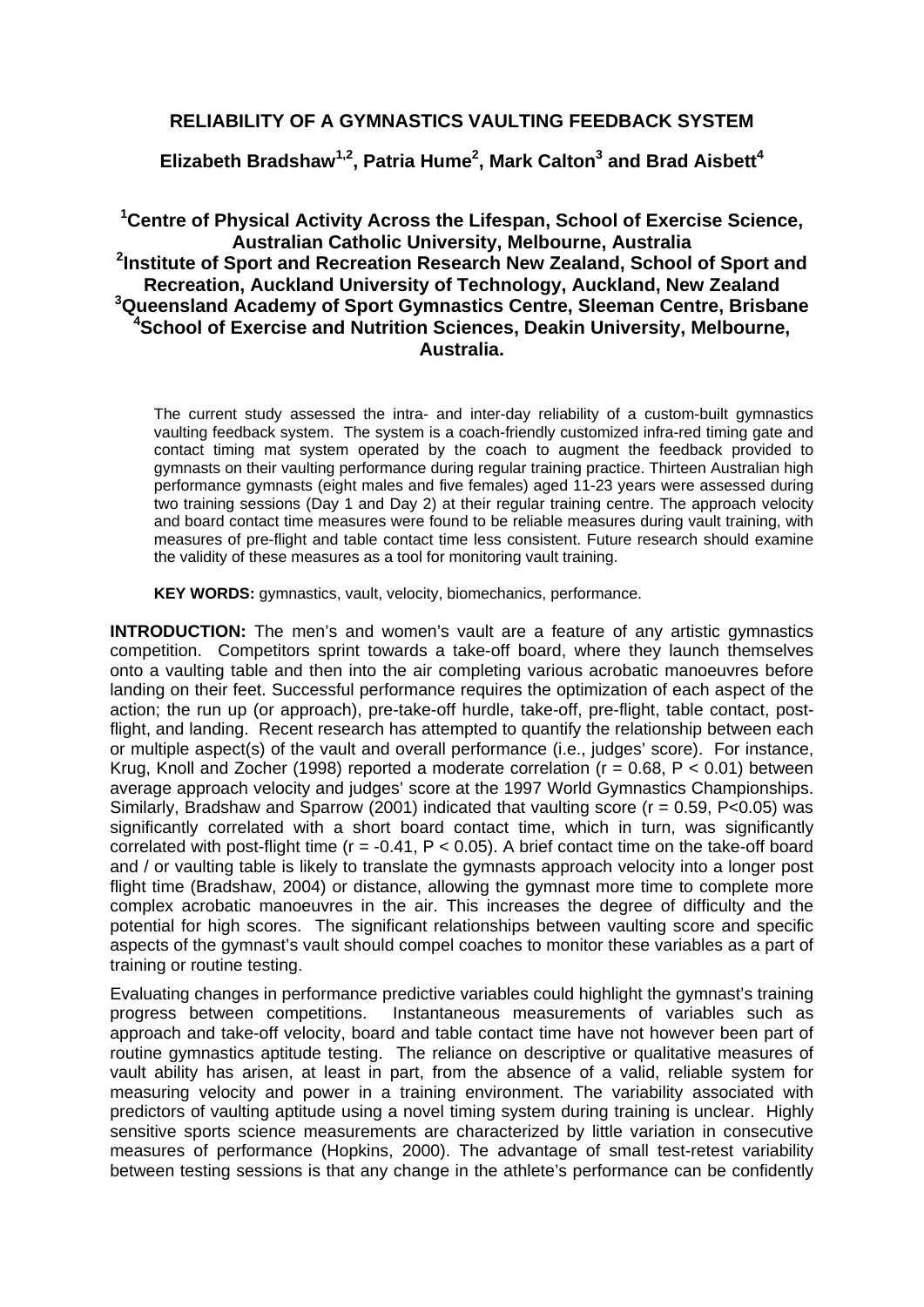attributed to their recent training history, and not random fluctuations (Hopkins, 2000). Minimizing variability is also an advantage when monitoring fatigue or trialling interventions to improve performance. The change in performance due to the intervention has to be greater than the normal day-to-day training variation before coaches can conclude that the intervention has had a meaningful impact on the athlete's performance (Soper and Hume, 2004). The primary aim of the current study was to assess inter- and intra-session reliability of gymnast's approach velocity, board and vaulting table contact times, and pre-flight time using a novel timing system.

**METHODS:** Thirteen Australian high performance gymnasts (eight males and five females) aged 11-23 years who performed vaulting routinely participated in this study. The females were aged 14.6±2.5 years, 1.48±0.12 m tall, 42.2±12.1 kg in mass, and had a leg length of 0.78 $\pm$ 0.08 m. The males were aged 15.8 $\pm$ 3.9 years, 1.58 $\pm$ 0.13 m tall, 50.2 $\pm$ 12.2 kg in mass, and had a leg length of 0.79±0.05 m. All gymnasts were injury-free at the time of testing and capable of performing 2.4 or higher graded vaults according to the International Gymnastics Federation Code of Points 2005-2008. A Yurchenko layout (stretched) salto, for example, is graded as a 4.4 difficulty rating in women's gymnastics. The criteria for injury was when an athlete had not participated in training for more than seven days and/or had not participated in two sequential competitions at the time of testing (Noyes, Lindenfield, and Marshall, 1988). All procedures used in this study complied with the guidelines of the Australian Catholic University Ethics Committee and Auckland University of Technology Ethics Committee.

All participating gymnasts were measured for standing height, body mass, and leg length using the International Society for the Advancement of Kinanthropometry (ISAK) protocols (Marfell-Jones, 2006). The gymnasts were assessed during two training sessions (Day 1 and Day 2) at their regular training centre after a preceding familiarization training session (familiarization with the timing system). The gymnasts completed their general and vaulting warm-up under the supervision of their coach. Each gymnast completed a number of vault repetitions as per their normal vaulting training session. Vault category groups performed included: Handspring entry; Tsukahara entry; and Yurchenko entry. All vaults were maximal effort and separated by a 2-3 minute rest period, with a verbal "go" signal the only in-trial feedback. Each training session was completed within 60 minutes.

The experimental setup consisted of a set of seven Fusion Sport infra-red timing lights, a beat board and vaulting table with contact mats included. The Fusion Sport system (Fusion Sport, Brisbane, Australia) included single beam, timing gates with error correction, and contact timing mats. These devices provide timing information at a rate of 1.8 MHz. The beat board was an American Athletic Incorporated men's Stratum beat board (480 mm wide and 800 mm long). The Jansen Fritsen vaulting table had a customised Acromat vaulting table cover made of 35 mm aqualite foam (50 mm thick). The upper surface was of synthetic suede with the no-touch zone indicated with a red marking as usual for an Acromat vaulting table. Vinyl foot switch contact mats were inserted underneath the upper surfaces of both the beat board (Fusion Sport, Brisbane, Australia, Jump Mat 226554, 45.72 cm wide, 60.96 cm long, 1.3 cm deep, 6.35 kg) and the vaulting table (Fusion Sport, Brisbane, Australia, Jump Mat 210005, 69.85 cm wide, 82.55 cm long, 1.3 cm deep, 12.70 kg).

The variables of interest to this study were run-up velocities (at -18 to -12 m, -12 to -6 m, -6 to -2 m, -2 to 0 m from the beat board) and board contact time, pre-flight time (board take-off to table contact) and table contact time which could be used to quantify performance. Descriptive statistics for all variables are represented as mean and standard deviations. Data were log transformed to provide measures of reliability (e.g. difference in mean, typical error of measurement as a coefficient of variation percentage, Pearson correlation coefficients) (Hopkins, 2000). Measures of reliability were determined using a repeated measures analysis of variance. Mixed modelling statistical procedures were performed using SAS (Statistical Analysis System).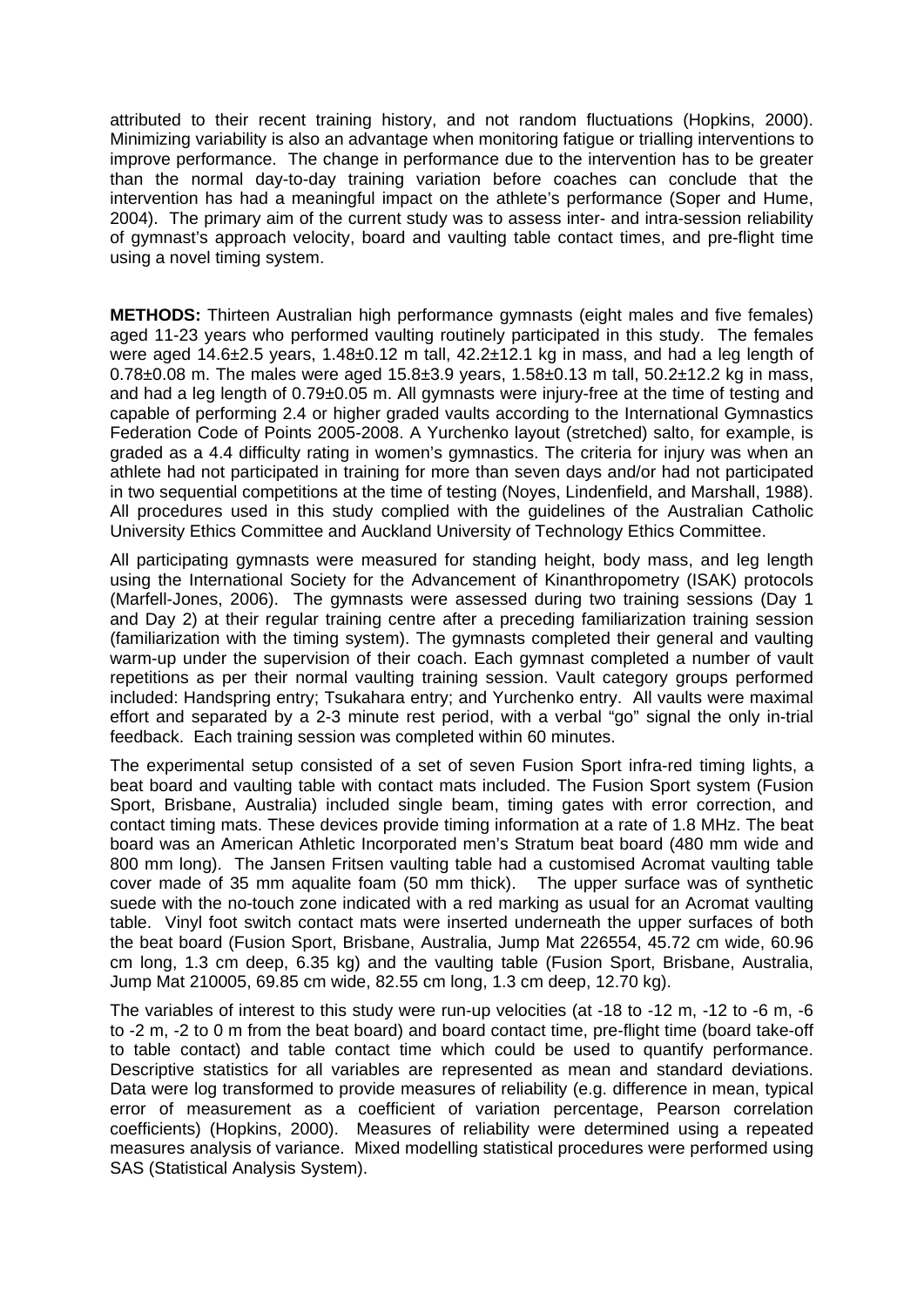**RESULTS AND DISCUSSION:** This study quantified the variability in vaulting performance between two daily training sessions with the main measures of interest, in terms of reliability, being the typical error of measurement as a coefficient of variation (CV%) and 90% limits of agreement (LOA) for the approach velocity, pre-flight time, and board and table contact time variables of vault performance.

**Table 1. Mean, standard deviation and variability statistics for the handspring vault for males and females combined performed across two consecutive days of training.** 

| Male and Female    | Day 1 (n=22) |      | Day $2(n=16)$ |      |           |                                 |                               |           |       |
|--------------------|--------------|------|---------------|------|-----------|---------------------------------|-------------------------------|-----------|-------|
| Handspring vault   | Mean         | SD   | Mean          | SD   | Mdiff (%) | Typical<br>error as<br>a CV (%) | Limits of<br>agreement<br>(%) | Pearson r | ICC r |
| $-18$ to $-12$ m   | 4.33         | 0.83 | 4.28          | 0.82 | 1.8       | 16.0                            | 56.4                          | 0.52      | 0.45  |
| $-12$ to $-6$ m    | 6.32         | 0.25 | 6.23          | 0.17 | $-1.7$    | 1.9                             | 5.8                           | 0.72      | 1.00  |
| $-6$ to $-2$ m     | 6.51         | 0.26 | 6.46          | 0.28 | $-2.4$    | 3.6                             | 11.1                          | 0.18      | 0.29  |
| $-2$ to 0 m        | 6.07         | 0.22 | 6.02          | 0.28 | $-2.5$    | 3.4                             | 10.5                          | 0.22      | 0.32  |
| Board contact time | 0.12         | 0.01 | 0.12          | 0.01 | 0.4       | 4.3                             | 13.4                          | 0.54      | 0.46  |
| Pre-Flight time    | 0.28         | 0.04 | 0.29          | 0.05 | 1.7       | 15.6                            | 54.9                          | 0.25      | 0.32  |
| Table contact time | 0.14         | 0.05 | 0.13          | 0.03 | 4.7       | 22.7                            | 85.2                          | 0.30      | 0.48  |

|  |  |                                                      |  | Table 2. Mean, standard deviation and variability statistics for the Yurchenko layout full twist |  |  |
|--|--|------------------------------------------------------|--|--------------------------------------------------------------------------------------------------|--|--|
|  |  | for females across two consecutive days of training. |  |                                                                                                  |  |  |

| Female                 | Day 1 $(n=7)$ |           | Day $2(n=7)$ |      |             |                                |                        |           |         |
|------------------------|---------------|-----------|--------------|------|-------------|--------------------------------|------------------------|-----------|---------|
| Yurchenko layout vault | Mean          | <b>SD</b> | Mean         | SD   | Mdiff $(%)$ | Typical<br>error as a<br>CV(%) | Limits of<br>agreement | Pearson r | ICC r   |
| $-18$ to $-12$ m       | 5.30          | 0.79      | 4.98         | 0.64 | $-5.74$     | 16.7                           | (%)<br>70.6            | $-0.10$   | $-0.10$ |
|                        | 6.64          | 0.10      |              | 0.09 | 2.33        |                                |                        | 0.50      | 0.49    |
| $-12$ to $-6$ m        |               |           | 6.80         |      |             | 1.0                            | 3.6                    |           |         |
| $-6$ to $-2$ m         | 6.86          | 0.07      | 6.83         | 0.58 | $-0.82$     | 5.6                            | 20.8                   | 0.71      | 0.17    |
| $-2$ to 0 m            | 5.17          | 0.45      | 5.88         | 0.51 | 12.42       | 8.0                            | 32.2                   | 0.25      | 0.24    |
| Board contact time     | 0.14          | 0.00      | 0.14         | 0.01 | 1.13        | 6.9                            | 30.2                   | $-0.82$   | $-0.69$ |
| Pre-Flight time        | 0.23          | 0.08      | 0.18         | 0.03 | $-20.26$    | 28.6                           | 139.0                  | 0.08      | 0.07    |
| Table contact time     | 0.10          | 0.01      | 0.11         | 0.02 | 27.0        | 5.5                            | 160.6                  | 0.00      | 0.07    |

|  |                                          |  |  | Table 3. Mean, standard deviation and variability statistics for the Tsukahara layout for males |  |  |
|--|------------------------------------------|--|--|-------------------------------------------------------------------------------------------------|--|--|
|  | across two consecutive days of training. |  |  |                                                                                                 |  |  |

| Male                   | Day 1 (n=5) |      | Day $2(n=10)$ |      |             |                                |                                   |         |         |
|------------------------|-------------|------|---------------|------|-------------|--------------------------------|-----------------------------------|---------|---------|
| Tsukahara layout vault | Mean        | SD   | Mean          | SD   | Mdiff $(%)$ | Typical<br>error as a<br>CV(%) | Limits of<br>agreement<br>$(\% )$ | Pearson | ICC r   |
| $-18$ to $-12$ m       | 5.75        | 0.05 | 6.05          | 0.21 | 3.2         | 1.4                            | 5.6                               | $-0.82$ | 0.76    |
| $-12$ to $-6$ m        | 7.30        | 0.19 | 7.29          | 0.38 | $-4.9$      | 2.1                            | 8.4                               | $-0.02$ | 0.80    |
| $-6$ to $-2$ m         | 7.65        | 0.31 | 7.97          | 0.44 | 0.4         | 3.2                            | 13.1                              | $-0.09$ | 0.63    |
| $-2$ to 0 m            | 7.49        | 0.18 | 6.92          | 0.26 | $-5.9$      | 2.6                            | 10.5                              | $-0.14$ | 0.44    |
| Board contact time     | 0.12        | 0.00 | 0.12          | 0.01 | $-4.1$      | 4.0                            | 16.6                              | 0.51    | 0.50    |
| Pre-Flight time        | 0.11        | 0.03 | 0.10          | 0.02 | 4.9         | 33.6                           | 211.5                             | $-0.27$ | $-0.55$ |
| Table contact time     | 0.22        | 0.03 | 0.23          | 0.03 | $-4.6$      | 16.4                           | 81.7                              | $-0.57$ | $-0.37$ |

The variation in gymnastics performance for the handspring (males and females combined), Yurchenko layout (females only), and Tsukahara layout (males only) are summarised in Tables 1-3 respectively. When testing during a training session, a much higher level of technical (biological) variation could be expected due to the gymnast and coach focusing